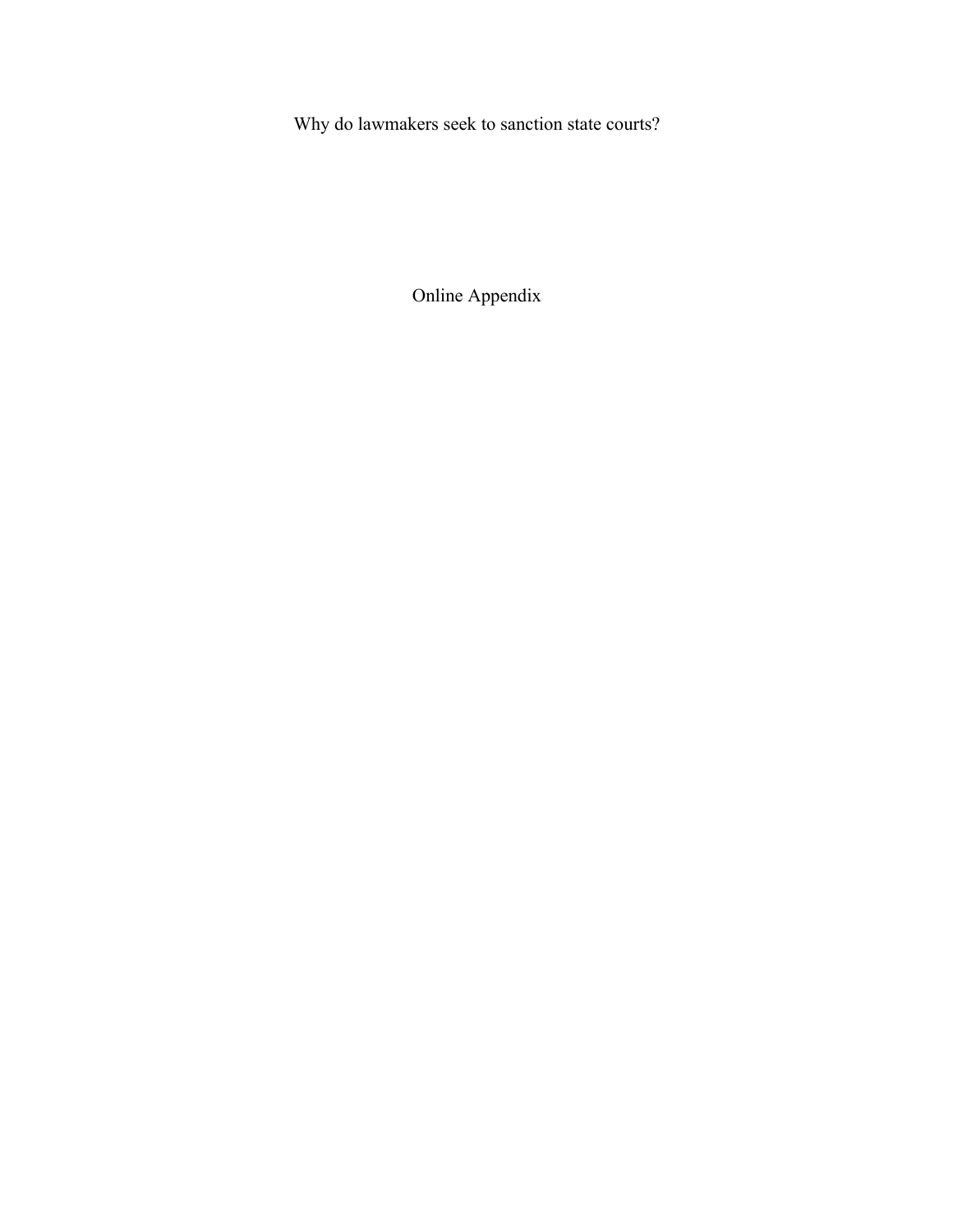|                                                                                |                             | Mode of Selection                                                             |                                                                        |                       |  |
|--------------------------------------------------------------------------------|-----------------------------|-------------------------------------------------------------------------------|------------------------------------------------------------------------|-----------------------|--|
|                                                                                |                             | Appointments                                                                  | Nonpartisan<br>Elections                                               | Partisan<br>Elections |  |
|                                                                                | Life*                       | MA, NH, RI                                                                    |                                                                        |                       |  |
|                                                                                | Nonpartisan<br>Elections    |                                                                               | AR, GA, ID,<br>KY, MI, MN,<br>MS, MT, NV,<br>ND, OH, OR,<br>WA, WV, WI |                       |  |
|                                                                                | <b>Partisan Elections</b>   |                                                                               |                                                                        | AL, LA,<br>NC, TX     |  |
| Mode of Retention                                                              | Co-Branch<br>Reappointments | CT, DE, HI,<br>ME, NJ <sup>o</sup> , NY,<br>$SC^{**}$ , $VT^{**}$ ,<br>$VA**$ |                                                                        |                       |  |
|                                                                                | <b>Retention Elections</b>  | AK, AZ, CA,<br>CO, FL, IN,<br>IA, KS, MD,<br>MO, NE, OK<br>SD, TN, UT,<br>WY  |                                                                        | IL, NM, PA            |  |
| *<br>Life tenure and uninterrupted tenure until mandatory retirement at 70 are |                             |                                                                               |                                                                        |                       |  |

Table A.1. State-Level Judicial Selection and Retention Mechanisms

combined into one category.

\*\* Legislative Reappointment are placed within the reappointment category.

 $\Diamond$  After an initial seven-year term, judges may be reappointed by the governor and are then granted tenure.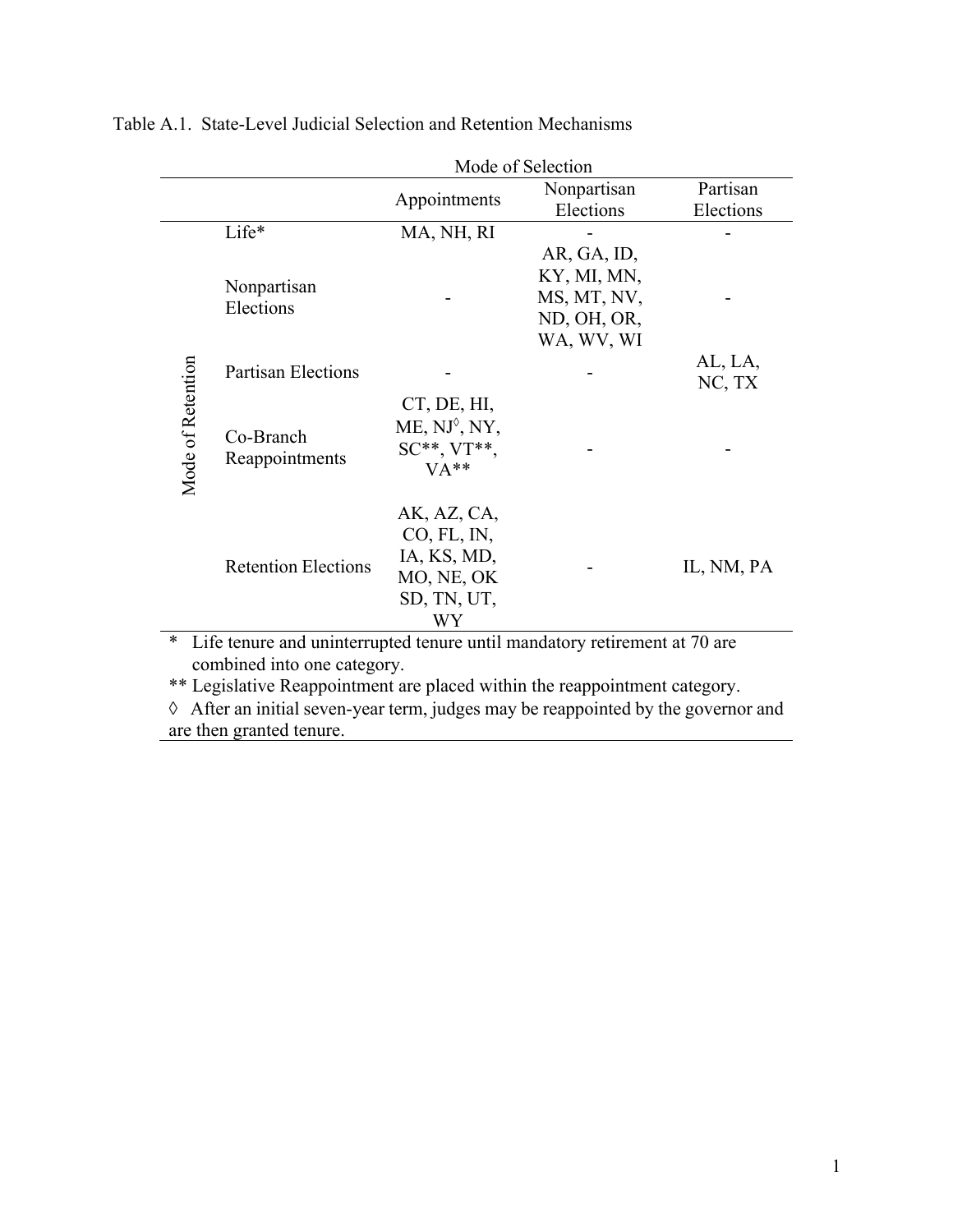## **Explaining Ideology Measures**

Here, I address potential methodological issues arising from my choice of ideology measures. Creating inter-institutional measures of ideology that are comparable across both institutions and time is a challenging endeavor. Many research projects and agendas center on inter-institutional exchanges, and systematic ways to comparably assess actor preferences across institutions are needed. Scholars interested in federal institutional dynamics have options available to them, and much has been written about the validity and robustness of these measures.1 Unfortunately, the daunting task of generating comparable measures across state institutions has left inter-institutional research at the state-level somewhat hindered. Three important, but distinct, measures of state-level ideology do exist. The first, "State Ideology Data" compiled by Berry, Ringquist, Fording, and Hanson (2012) measures state citizen and government ideology. The second, measures state legislative ideology, which was created and maintained by Shor and McCarty (2011). The final measure, assessing the ideology of state supreme court justices, was developed by Windett, Harden, and Hall (2015). Although each measure is useful on its own, they are not on similar scales, thus hampering research exploring inter-institutional dynamics.

Bonica and Woodruff (2014) attempt to fill this void by generating comparable estimates across institutions. Using campaign finance contribution data, they estimate the ideology of state judges, legislators, and governors. Here, the bridging assumption is that contributions to state campaigns have the same ideology as contributions to federal campaigns. Bailey, best characterizes the underlying logic: "if a state judge ran for election (as a judge or any other

<sup>1</sup> For a great summary of cross-institutional ideology scores and well as a discussion of the benefits and drawbacks of each see Bailey (2016).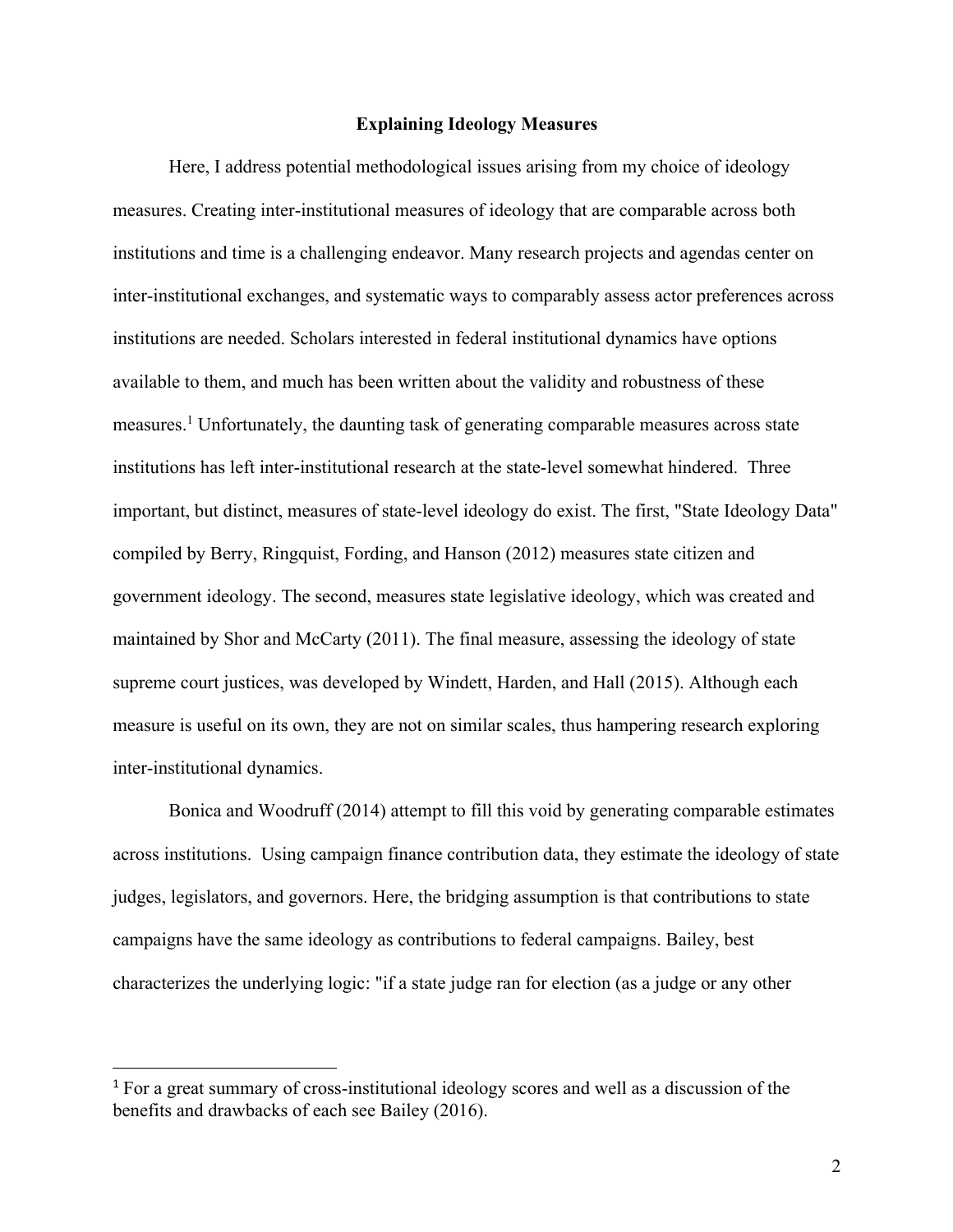office), then he or she is scaled as any candidate based on scaling donors (based in turn, on scaling of candidates to whom they gave money)" (2016, 24). Judges who did not run for office, but who made campaign contributions are scaled with donors based on the recipients of their donations. Judges who are appointed are scaled based on their appointing governor or legislative body. There are, of course, problems with this approach.

First, the bridging assumption rest on the belief that donors "have the same ideal points whether they are giving to state or federal candidates" (Bonica and Woodruff 2014, 447). Although Bonica and Woodruff show campaign contributions to be a useful source of information, additional sources of information - specifically judicial decisions - offer improved estimates of ideology (see Windett, Harden, and Hall 2015). Second, the ideal point estimates for legislators rely on a paucity of data for the number of observations; that is, the number of legislators far exceeds the number of donors. Third, CFscores assume that the ideal points are static, in effect claiming that judges maintain consistent preferences over time. Given previous research finding that judicial preferences change over time (Epstein and Knight 1998; Martin and Quinn 2002) static ideal points not only ignore a potentially important source of variation in judicial behavior, but potentially fail to accurately capture judicial preferences over a judge's tenure.

Despite potential problems with the impressive contributions made by Bonica and Woodruff (2014), I nevertheless rely on their ideology scores in this paper. I do this for two reasons, one practical the other methodological. Practically, as I have shown above, no other cross institutional measure exists. Given that the other measures of institutional ideology at the state-level are on varying scales no direct comparisons can be made. CFscores are simply the only option when it comes to exploring inter-institutional political dynamics at the state-level.

3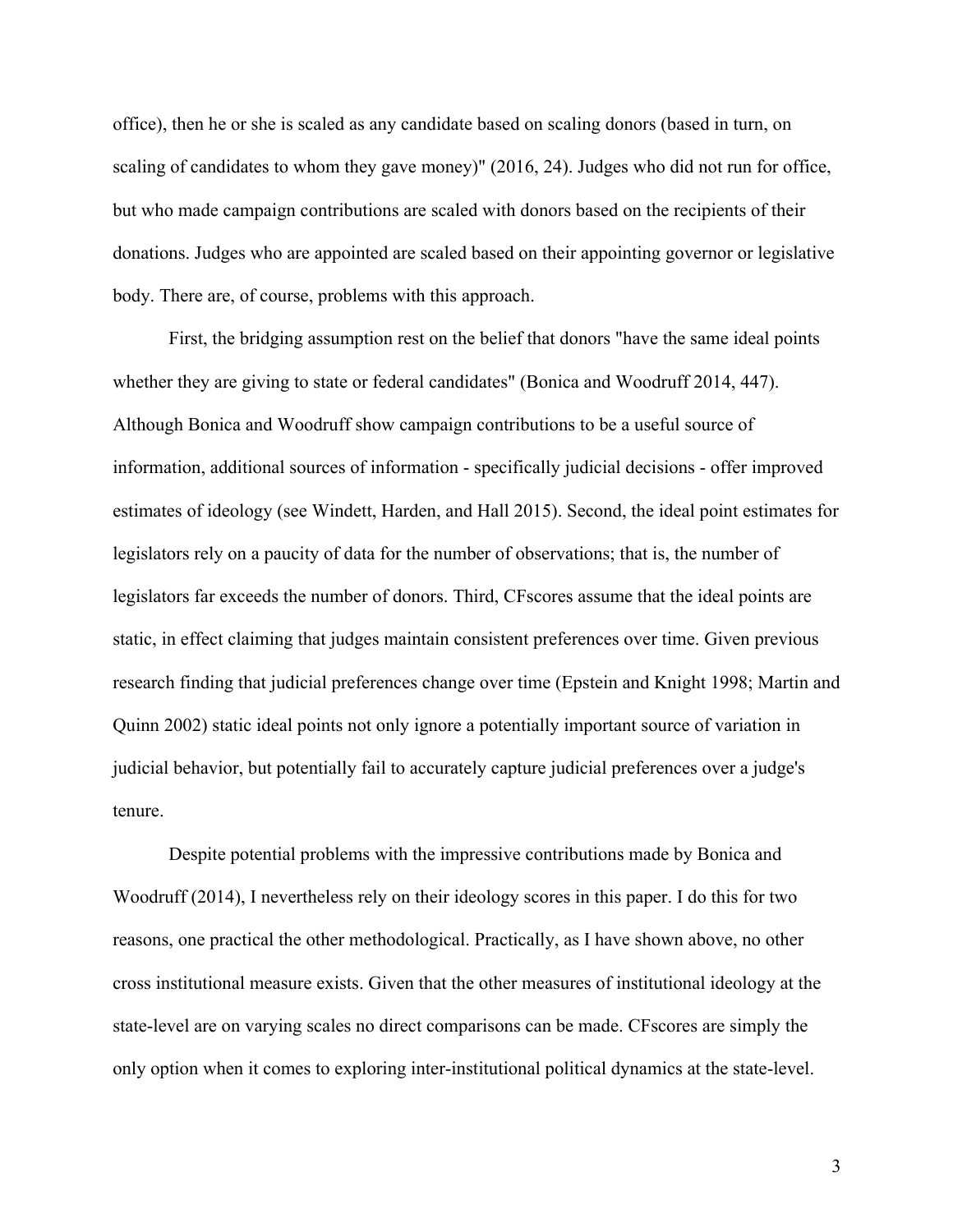Methodologically, my interest is modeling how the interactions between legislatures and courts influence institutional behavior. To do so I aggregate individual ideal point estimates for legislators and judges to create chamber, overall legislature, and overall court ideology scores. Although this does not remove the inherent flaws in Bonica and Woodruff's measures, aggregating may ameliorate some of these issues, allowing for reliability of results despite existing margins of error. In effect, I rely on the wisdom of King Solomon who wrote in the Book of Proverbs: "...there is salvation in the multitude of counselors" (11:14).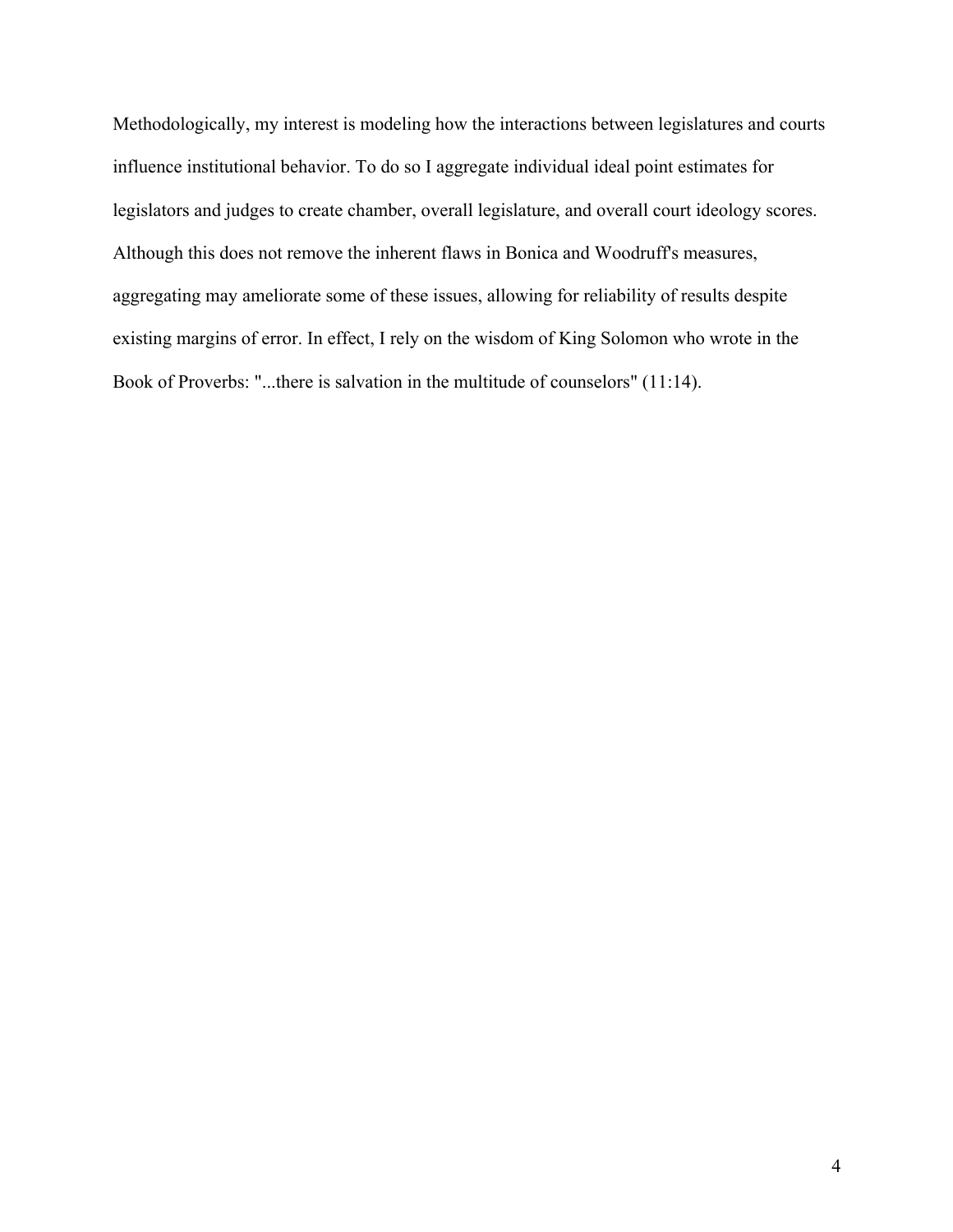## **Additional Tables and Results**

|                                                                                                                                         | ReadMe Results |                 | Human Coded Results |          |                        |       |
|-----------------------------------------------------------------------------------------------------------------------------------------|----------------|-----------------|---------------------|----------|------------------------|-------|
| <b>Retention System</b>                                                                                                                 | Sanction       | Not<br>Sanction | Total               | Sanction | <b>Not</b><br>Sanction | Total |
| Life or                                                                                                                                 |                |                 |                     |          |                        |       |
| Uninterrupted                                                                                                                           | 133            | 195             | 328                 | 135      | 193                    | 328   |
| Tenure                                                                                                                                  | 40.5%          | 54.4%           | 100%                | 41.2%    | 58.8%                  | 100%  |
| Nonpartisan                                                                                                                             |                |                 |                     |          |                        |       |
| Elections                                                                                                                               | 280            | 901             | 1181                | 297      | 884                    | 1181  |
|                                                                                                                                         | 23.7%          | 76.3%           | 100%                | 25.2%    | 74.8%                  | 100%  |
| <b>Partisan Elections</b>                                                                                                               | 100            | 362             | 462                 | 98       | 364                    | 462   |
|                                                                                                                                         | 21.6%          | 78.4%           | 100%                | 21.2%    | 78.8%                  | 100%  |
| Reappointments                                                                                                                          |                |                 |                     |          |                        |       |
|                                                                                                                                         | 302            | 704             | 1006                | 269      | 737                    | 1006  |
|                                                                                                                                         | 30.0%          | 70.0%           | 100%                | 26.7%    | 73.3%                  | 100%  |
| <b>Retention Elections</b>                                                                                                              | 742            | 1336            | 2078                | 745      | 1333                   | 2078  |
|                                                                                                                                         | 35.7%          | 64.3%           | 100%                | 35.9%    | 64.1%                  | 100%  |
| $\mathbf{n}$ 11<br>$\mathbf{r}$<br>$\mathbf{1}$ $\mathbf{1}$<br>$\blacksquare$<br>$\mathbf{1}$<br>ת 11<br>$\mathbf{1}$<br>$\frac{1}{1}$ |                |                 |                     |          |                        |       |

Table A.2. Summary Proportions of Legislative Sanctions using ReadMe (2008-2012)

Presented here is a comparison between the results returned by *ReadMe* and those from the hand coding process. Although there are differences, overall the raw numbers and percentages are quite similar suggesting that both processes are capture the same phenomenon.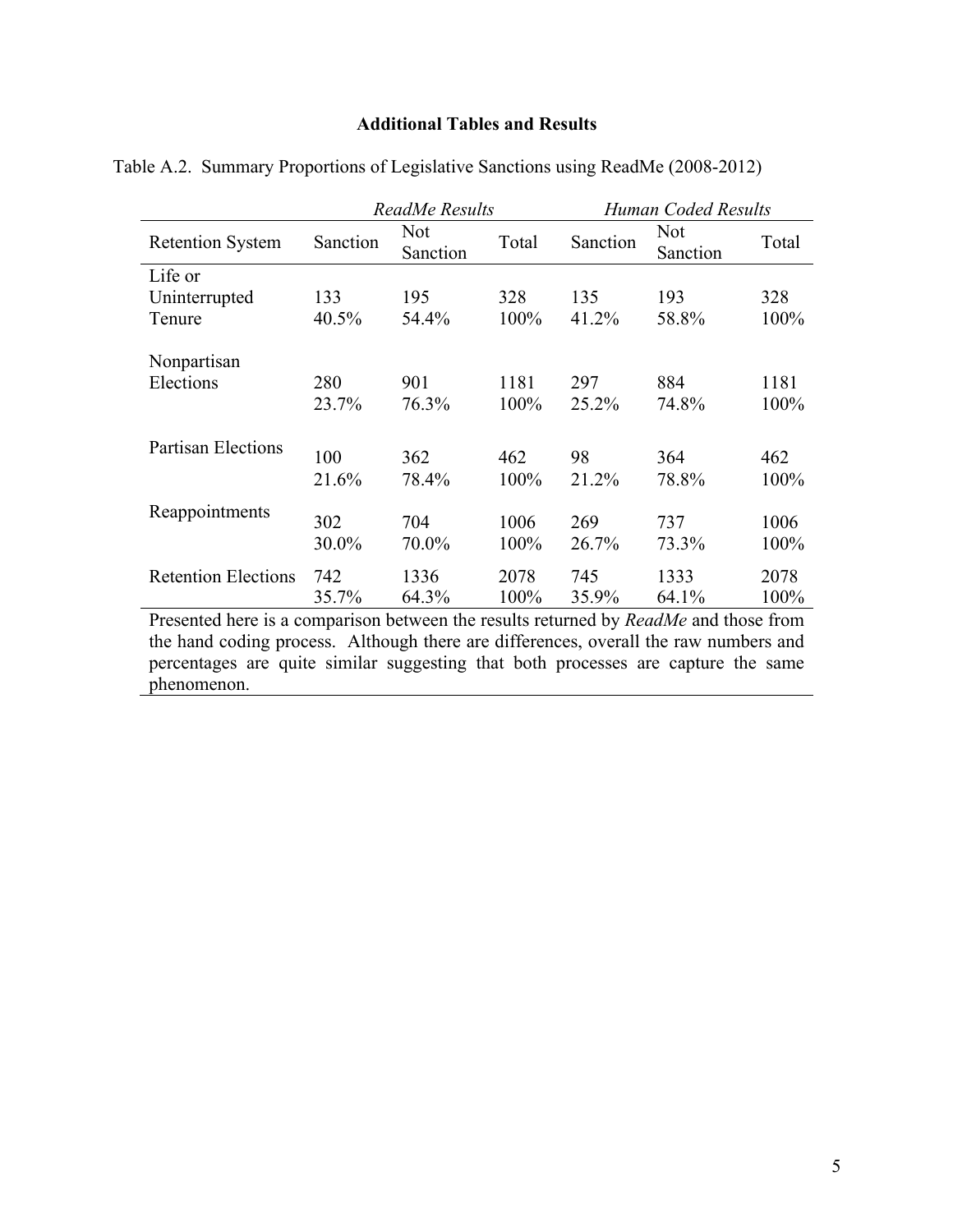

Figure A.1. Yearly comparison between number of introduced bills to introduced sanction bills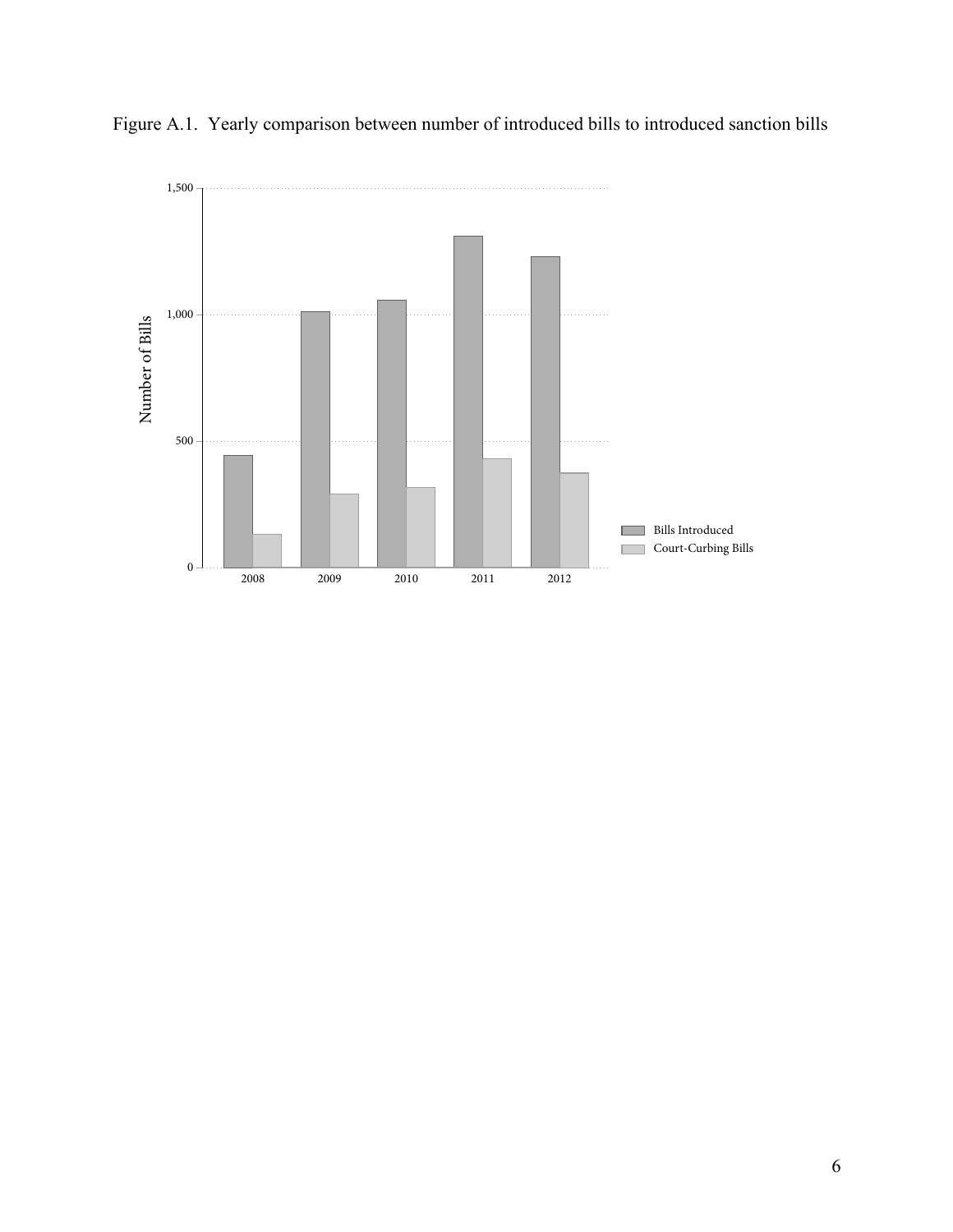

Figure A.2. Proportion of sanction bills by retention mechanism, yearly

This figure shows the proportion of the judicial-related workload seeking to sanction courts across all modes of retention for each year under analysis. The graph suggests that legislative sanctioning varies by retention mechanism, providing initial support for the notion that oversight and accountability dynamics shape decisions to introduce sanction measures. As hypothesized, states without retention mechanisms (i.e., life-time tenure) generally have the highest rates of bills introductions seeking to constrain court power.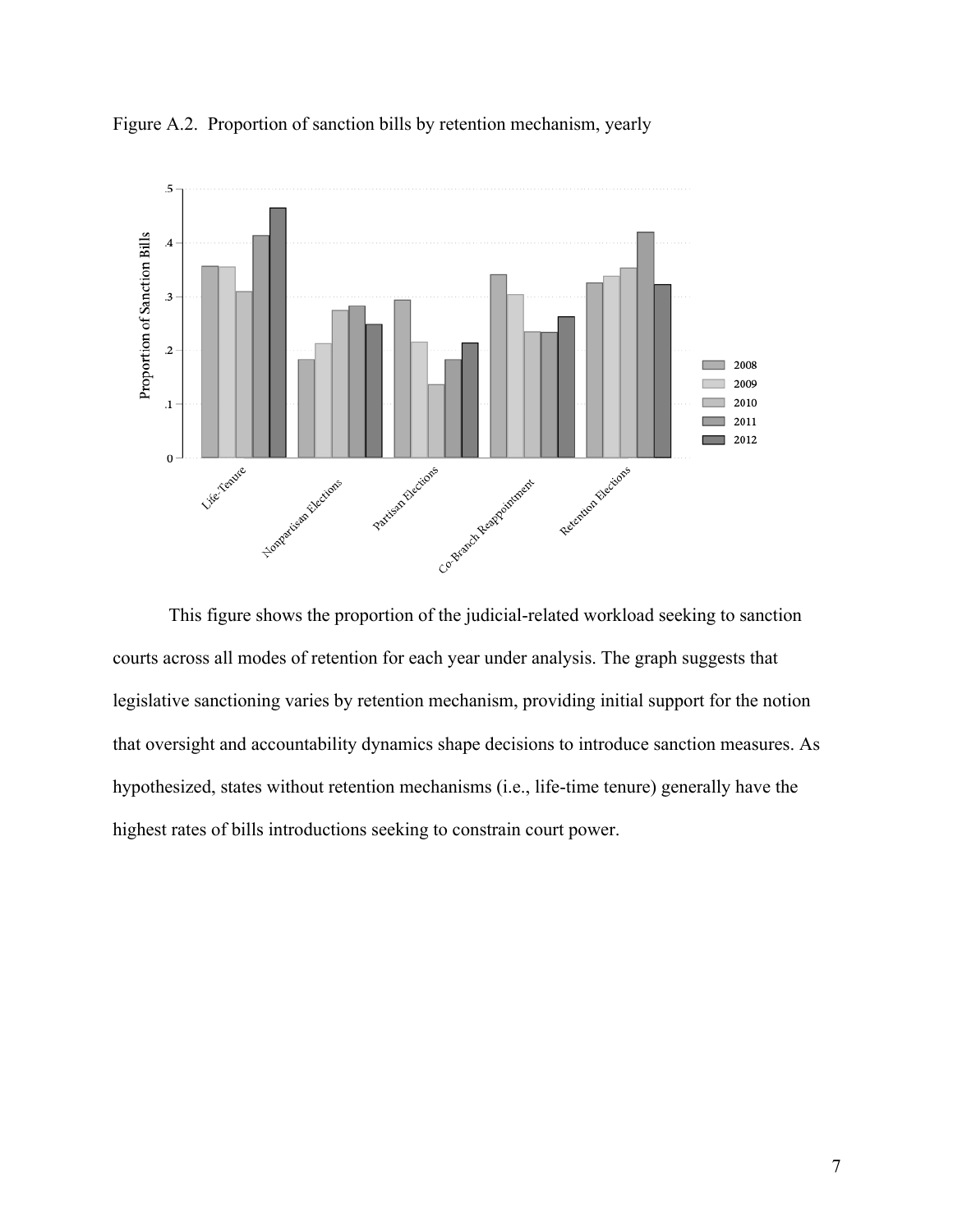

Figure A.3. Distribution across Judicial-Legislative Ideological Distance by Retention Mechanism

As the ideological composition of institutions diverges, greater confrontation is possible. This expectation rests on the assumption that ideological differences exist between state high courts and their legislatures. Figure A.3 shows the distribution of these data across judiciallegislative ideological distance, by retention mechanism. A value of zero indicates that a court and legislature are ideologically aligned, a value of 1 indicates that these institutions are ideologically polarized. In general, courts and legislatures do not differ greatly ideologically; most observations lie somewhere between distance values of zero and 0.3. However, both appointments with life tenure and partisan elections present the largest ideological differences between a court and a legislature.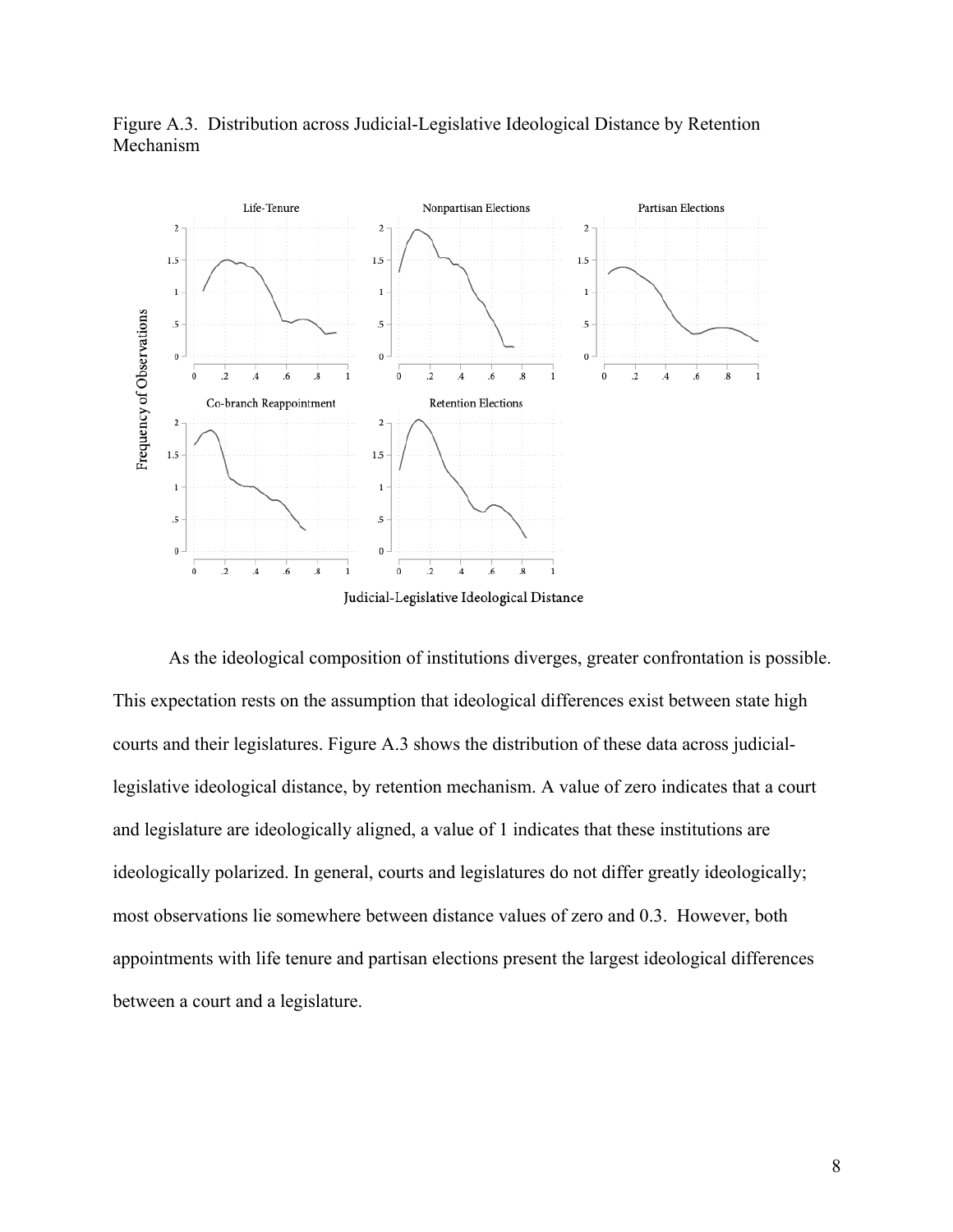|                             | Model 1:                   | Model 3                  |
|-----------------------------|----------------------------|--------------------------|
|                             | <b>Unconditional Model</b> | <b>Conditional Model</b> |
|                             | $-0.622*$                  | $-0.519*$                |
| Legislative Ideology        | (0.14)                     | (0.14)                   |
|                             | $0.866*$                   |                          |
| Judicial-Legislative        |                            | 0.209                    |
| Distance                    | (0.35)                     | (0.88)                   |
| Legislative Professionalism | $0.164*$                   | $0.179*$                 |
|                             | (0.05)                     | (0.05)                   |
|                             | $-1.055*$                  | $-1.298*$                |
| Nonpartisan Elections       | (0.32)                     | (0.53)                   |
|                             | $-0.833*$                  | $-0.562$                 |
| <b>Partisan Elections</b>   | (0.41)                     | (0.60)                   |
|                             |                            |                          |
| Co-branch Reappointment     | $-0.480$                   | $-0.478$                 |
|                             | (0.32)                     | (0.50)                   |
| <b>Retention Elections</b>  | $-0.906*$                  | $-1.485$ *               |
|                             | (0.32)                     | (0.50)                   |
| Law Invalidated (previous   | $0.246*$                   | $0.250*$                 |
| year)                       | (0.08)                     | (0.07)                   |
| Nonpartisan Elections $x$   |                            |                          |
| Judicial-Legislative        |                            | 0.935                    |
| Distance                    |                            | (1.25)                   |
| Partisan Elections $x$      |                            |                          |
| Judicial-Legislative        |                            | $-0.813$                 |
| Distance                    |                            | (1.17)                   |
| Co-branch Reappointments    |                            | $-0.447$                 |
| $x$ Judicial-Legislative    |                            | (1.13)                   |
| Distance                    |                            |                          |
| Retention Election $x$      |                            | 1.976*                   |
| Judicial-Legislative        |                            | (1.00)                   |
| Distance                    |                            |                          |
| Intercept                   | $2.028*$                   | $2.211*$                 |
|                             | (0.32)                     | (0.46)                   |
|                             | $-0.153$                   | $-0.229$                 |
| lnalpha                     | (0.12)                     | (0.12)                   |
|                             | 0.034                      | 0.047                    |
| Variance Constant [year]    | (0.04)                     | (0.05)                   |
| Observations                | 225                        | 225                      |

Table A.3. Explores Effects of Institutional Ideological Distance

Note: Random effects negative binomial coefficients.  $\sp{\ast}p < 0.05$ , or stricter. Baseline category is Life Time Tenure.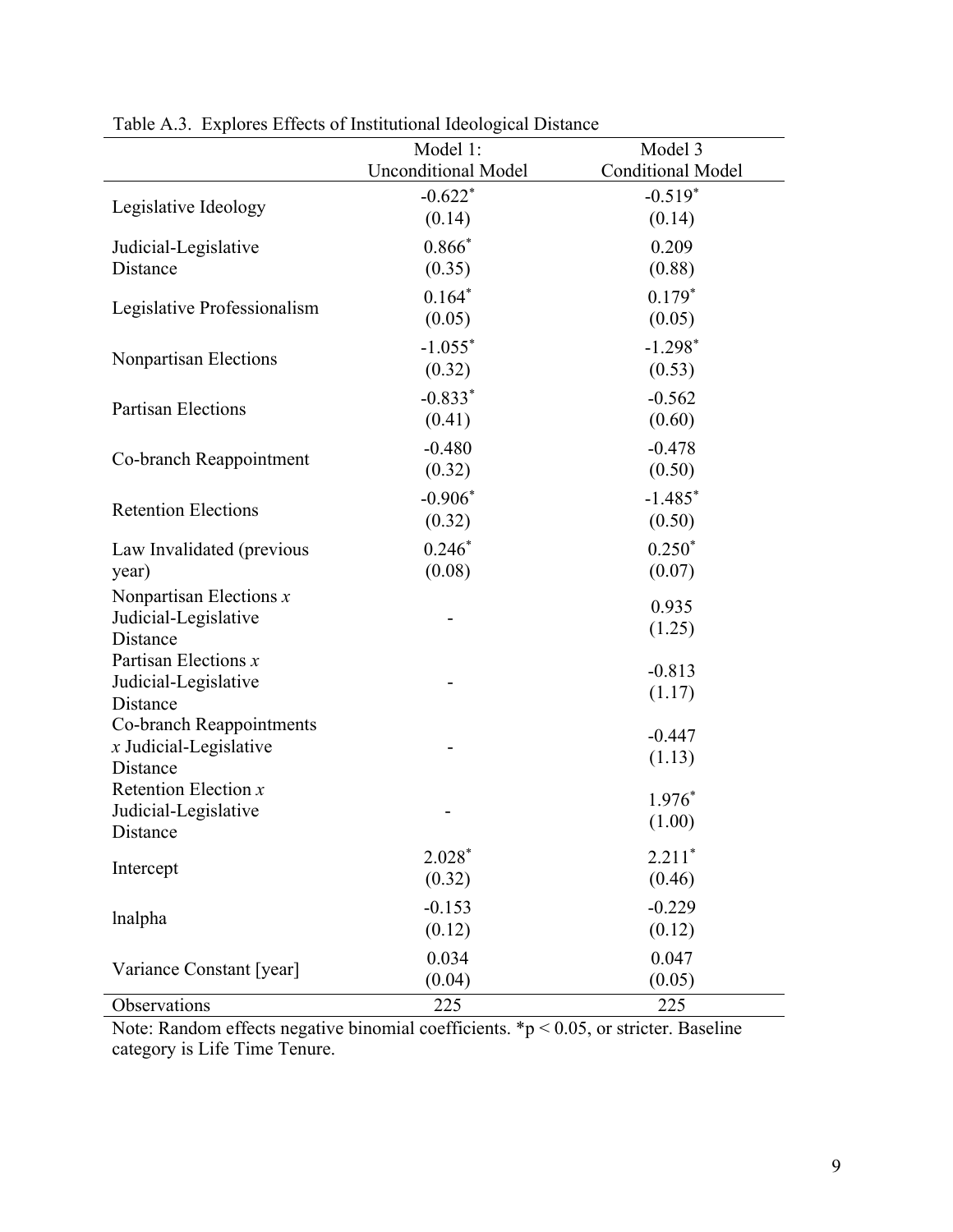|                             | - 0- -                     |                          |
|-----------------------------|----------------------------|--------------------------|
|                             | Model 2                    | Model 4                  |
|                             | <b>Unconditional Model</b> | <b>Conditional Model</b> |
| <b>Directional Distance</b> | $-0.96*$                   | $-1.37$                  |
|                             | (0.38)                     | (0.90)                   |
| Nonpartisan Elections       | $-0.68*$                   | $-0.75*$                 |
|                             | (0.31)                     | (0.31)                   |
| <b>Partisan Elections</b>   | $-0.34$                    | $-0.40$                  |
|                             | (0.40)                     | (0.39)                   |
|                             | $-0.34$                    | $-0.62$                  |
| Co-branch Reappointment     | (0.32)                     | (0.33)                   |
|                             | $-0.45$                    | $-0.61$ <sup>*</sup>     |
| <b>Retention Elections</b>  | (0.31)                     | (0.30)                   |
|                             | $0.26*$                    | $0.26*$                  |
| <b>Judicial Review</b>      | (0.08)                     | (0.08)                   |
|                             | 0.09                       | $0.13*$                  |
| Legislative Professionalism | (0.05)                     | (0.05)                   |
| Nonpartisan Election $x$    |                            | 1.21                     |
| <b>Directional Distance</b> |                            | (1.15)                   |
| Partisan Elections $x$      |                            | 2.44                     |
| <b>Directional Distance</b> |                            | (1.36)                   |
| Co-branch Reappointment $x$ |                            | 2.24                     |
| <b>Directional Distance</b> |                            | (1.21)                   |
| Retention Elections $x$     |                            | $-1.25$                  |
| <b>Directional Distance</b> |                            | (1.05)                   |
|                             | $2.04*$                    | $2.08*$                  |
| Intercept                   | (0.31)                     | (0.31)                   |
|                             | $-0.06$                    | $-0.17$                  |
| lnalpha                     | (0.11)                     | (0.12)                   |
|                             | 0.07                       | 0.08                     |
| Variance Constant [year]    | (0.06)                     | (0.07)                   |
| Observations                | 225                        | 225                      |

Table A.4. Explores Effects of Directional Ideological Distance

Note: Random effects negative binomial coefficients  $\sp{\ast}p < 0.05$ , or stricter. Baseline category is Life Time Tenure.

÷,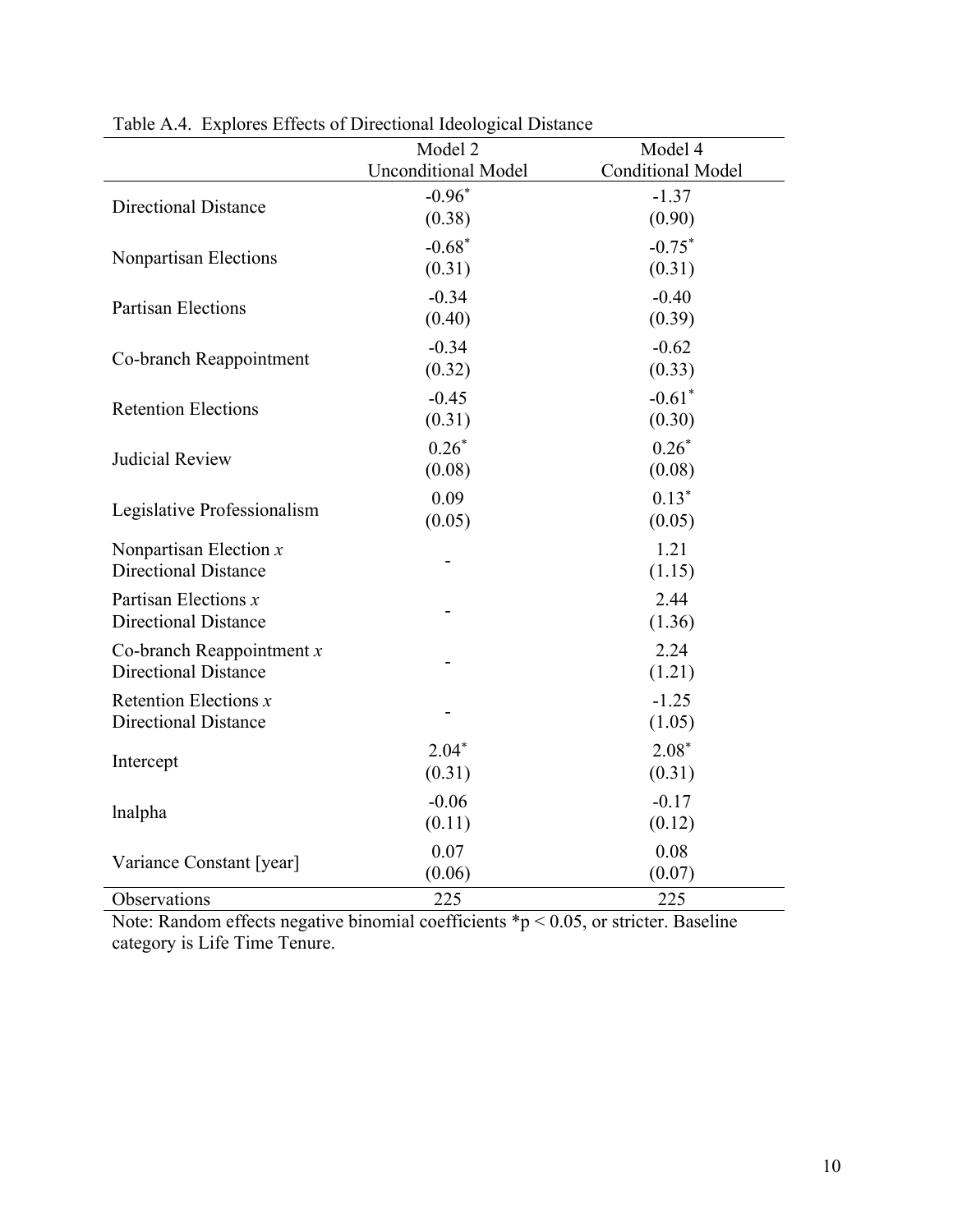|                | 2008             | 2009             | 2010                         | 2011             | 2012           | Total |
|----------------|------------------|------------------|------------------------------|------------------|----------------|-------|
| Tennessee      | 10               | 53               | 62                           | 50               | 54             | 229   |
| Oklahoma       | $\overline{4}$   | 8                | 19                           | 23               | 33             | 87    |
| New Jersey     | 11               | 14               | 20                           | $\overline{7}$   | 23             | 75    |
| Minnesota      | $\overline{2}$   | 11               | 16                           | 18               | 20             | 67    |
| Missouri       | 10               | 12               | 12                           | 18               | 15             | 67    |
| <b>New</b>     | 5                | 6                | 10                           | 14               | 23             | 58    |
| Hampshire      |                  |                  |                              |                  |                |       |
| Pennsylvania   | 3                | 8                | 12                           | 19               | 14             | 56    |
| South Carolina | $\overline{4}$   | 12               | 13                           | 11               | 15             | 55    |
| Georgia        | $\overline{4}$   | $\boldsymbol{7}$ | 13                           | 13               | 14             | 51    |
| Arizona        | 8                | 8                | $\overline{7}$               | 21               | 5              | 49    |
| New York       | $\boldsymbol{0}$ | $\tau$           | 12                           | 16               | 14             | 49    |
| Florida        | 1                | 5                | 8                            | 23               | 10             | 47    |
| Massachusetts  | $\boldsymbol{0}$ | 9                | $\overline{7}$               | 15               | 14             | 45    |
| Iowa           | $\boldsymbol{0}$ | $\mathbf{1}$     | $\overline{4}$               | 18               | 19             | 42    |
| Hawaii         | 6                | 3                | 10                           | $\overline{7}$   | 11             | 37    |
| Mississippi    | $\mathbf{1}$     | 6                | 10                           | 13               | $\tau$         | 37    |
| Texas          |                  | 20               | $\qquad \qquad \blacksquare$ | 16               |                | 36    |
| Kansas         | 3                | $\overline{4}$   | 11                           | $\tau$           | 10             | 35    |
| Rhode Island   | 5                | 6                | 8                            | $\overline{7}$   | 6              | 32    |
| Alabama        | 5                | 8                | $\overline{2}$               | $\overline{4}$   | 10             | 29    |
| California     | $\overline{4}$   | 5                | $\overline{7}$               | 9                | $\overline{2}$ | 27    |
| Illinois       | 8                | $8\,$            | $\overline{4}$               | 3                | $\overline{2}$ | 25    |
| Wisconsin      | 1                | 5                | 5                            | $\overline{2}$   | 10             | 23    |
| Indiana        | $\overline{2}$   | 6                | $\overline{2}$               | 6                | 6              | 22    |
| Montana        |                  | $\overline{4}$   |                              | 18               |                | 22    |
| Maryland       | $\overline{2}$   | 4                | $\overline{4}$               | 9                | $\overline{2}$ | 21    |
| Kentucky       | $\overline{c}$   | 4                | 6                            | 5                | $\overline{3}$ | 20    |
| Connecticut    | 3                | 9                | $\overline{2}$               | 4                | 1              | 19    |
| Michigan       | 3                |                  | 3                            | 5                | 6              | 18    |
| North Carolina | 1                | 4                |                              | 10               |                | 17    |
| Louisiana      | 10               | 0                | 5                            | $\boldsymbol{0}$ | 1              | 16    |
| Virginia       | $\overline{2}$   | 7                | 3                            | $\overline{0}$   | 3              | 15    |
| Arkansas       | $\overline{0}$   | 4                | $\overline{0}$               | 9                | $\theta$       | 13    |
| Maine          | $\overline{0}$   | 4                | $\theta$                     | 5                | 3              | 12    |
| West Virginia  | 4                | 4                | 1                            |                  | $\overline{2}$ | 12    |
| Washington     | $\boldsymbol{0}$ | 4                | 3                            | 1                | $\overline{2}$ | 10    |
| Ohio           | $\boldsymbol{0}$ | 2                | $\overline{2}$               | 4                | 1              | 9     |

Table A.5. Legislative Sanctions Introduced by State and Year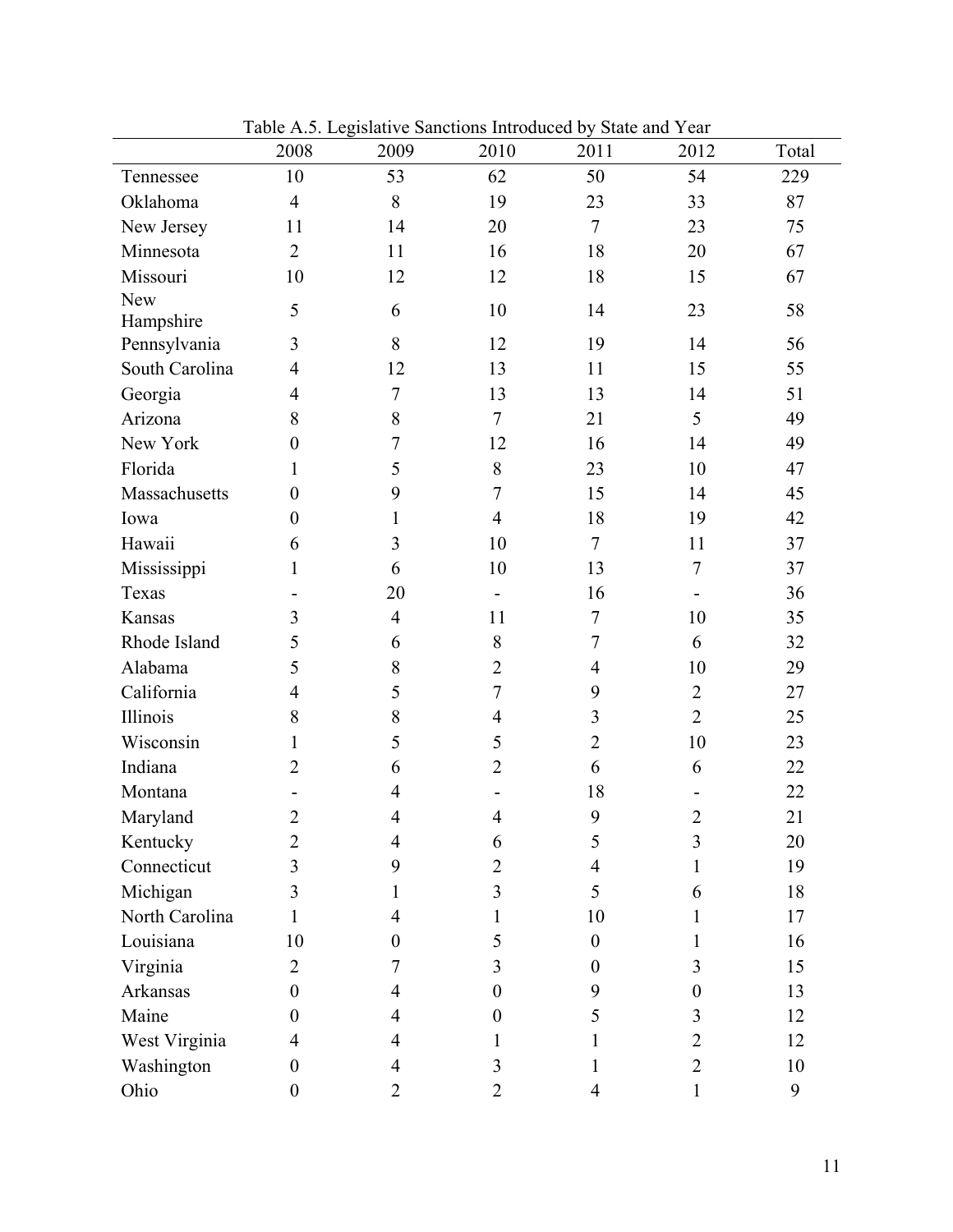| Utah         |     |     |     |     |     |      |
|--------------|-----|-----|-----|-----|-----|------|
| New Mexico   |     |     |     |     |     |      |
| Oregon       |     |     |     |     |     |      |
| South Dakota |     |     |     |     |     |      |
| Vermont      |     |     |     |     |     |      |
| Alaska       |     |     |     |     |     |      |
| Idaho        |     |     |     |     |     |      |
| Nebraska     |     |     |     |     |     |      |
| Colorado     |     |     |     |     |     |      |
| Nevada       |     |     |     |     |     |      |
| Wyoming      |     |     |     |     |     |      |
| Delaware     |     |     |     |     |     |      |
| North Dakota |     |     |     |     |     |      |
| <b>Total</b> | 133 | 290 | 316 | 432 | 373 | 1544 |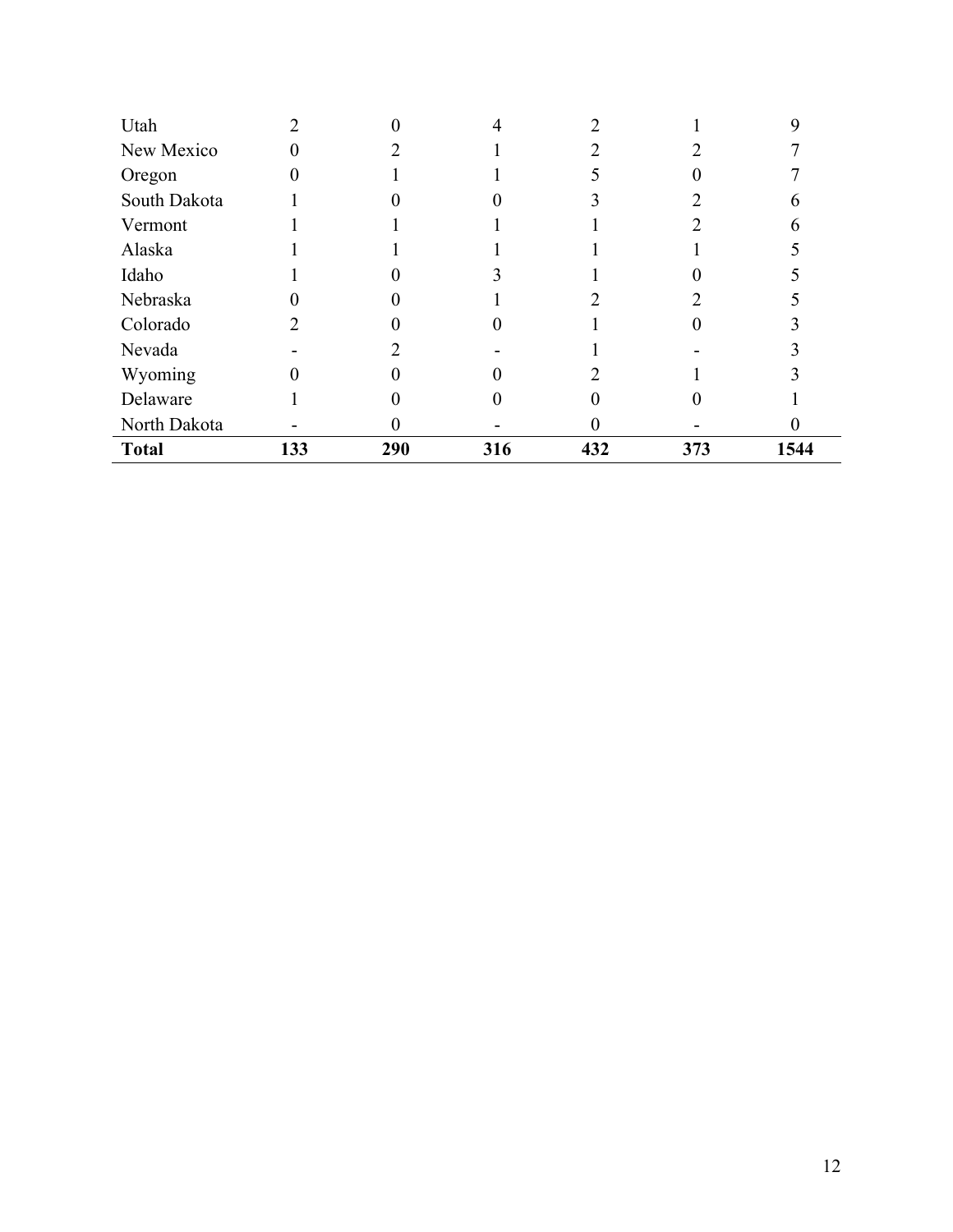

Figure A.4. Comparing the influence of retention mechanisms on sanctioning behavior

Retention Mechanisms

I find little support for my expectation that retention mechanisms influence legislative decisions to introduce sanctioning measures. In general, states that grant judges life (or near life) tenure, see the largest predicted count of sanction bills. In other words, without a retention mechanism, legislators rely more heavily on sanction measures to constrain judicial behavior. A pairwise comparison indicates a statistical difference between life (or near life) tenure and nonpartisan elections ( $p = 0.03$ ) and between nonpartisan elections and co-branch reappointments ( $p = 0.03$ ). However, these results are barely conclusive and generalizing from them is ill-advised. In the appendix I plot and compare these retention categories.